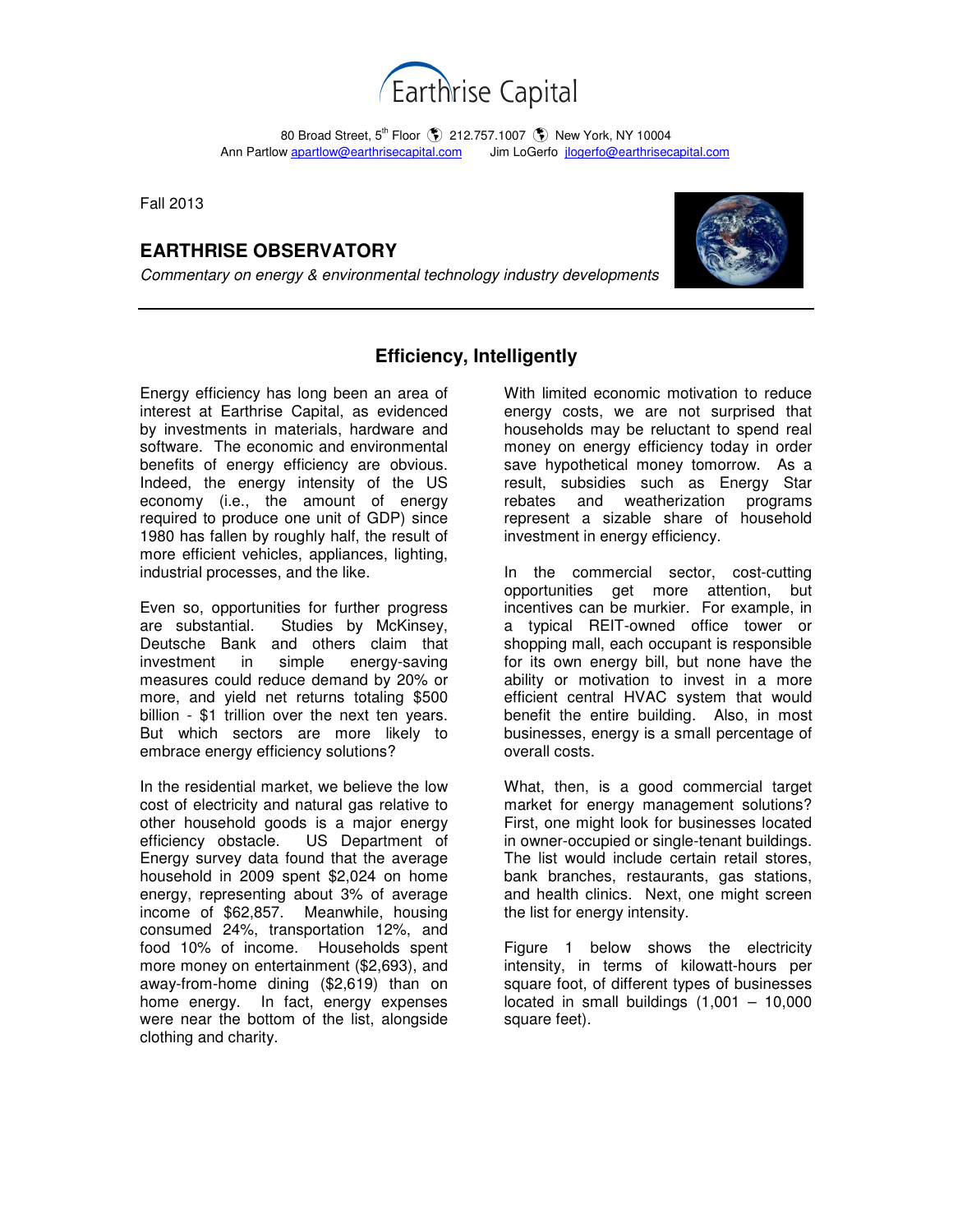Fall 2013, page 2



**Figure 1. Commercial Building Electrical Energy Intensity** 

(in kilowatt-hours per square foot) Building size 1,001 - 10,000 sq. ft.

Soure: US Energy Information Administration, Commercial Buildings Energy Consumption Survey 2003.

What immediately stands out is the energy intensity of food service (i.e., restaurants) and food sales (i.e., grocery stores) relative to other categories. Significantly, the number of food sales and service businesses is very large, and many are located in owner-occupied or single-tenant buildings. If food service is therefore an attractive market, the key is to develop energy management solutions at the right price and with the right features to help ensure adoption.

Earthrise recently completed an investment in a company we believe has just such a solution – Powerhouse Dynamics. In the following section, we present an interview with Powerhouse's CEO, Martin Flusberg.

## **EARTHRISE CAPITAL PORTFOLIO OBSERVER**

In our "Earthrise Capital Portfolio Observer," we hope to provide a deeper understanding of our portfolio companies through management interviews, technology summaries and real-world examples of products at work.

Earthrise completed a Series A-1 investment in Powerhouse Dynamics, Inc., earlier this year. Powerhouse provides cost-effective energy management solutions for small commercial facilities and homeowners. The Company's eMonitor system controls HVAC and other loads; tracks electricity use at the equipment level; and delivers actionable alerts and diagnostics for saving money and enhancing equipment performance. Customers include major regional and national brands, such as Arby's, Wendy's, Texas Roadhouse, Pizza Hut, and Au bon Pain.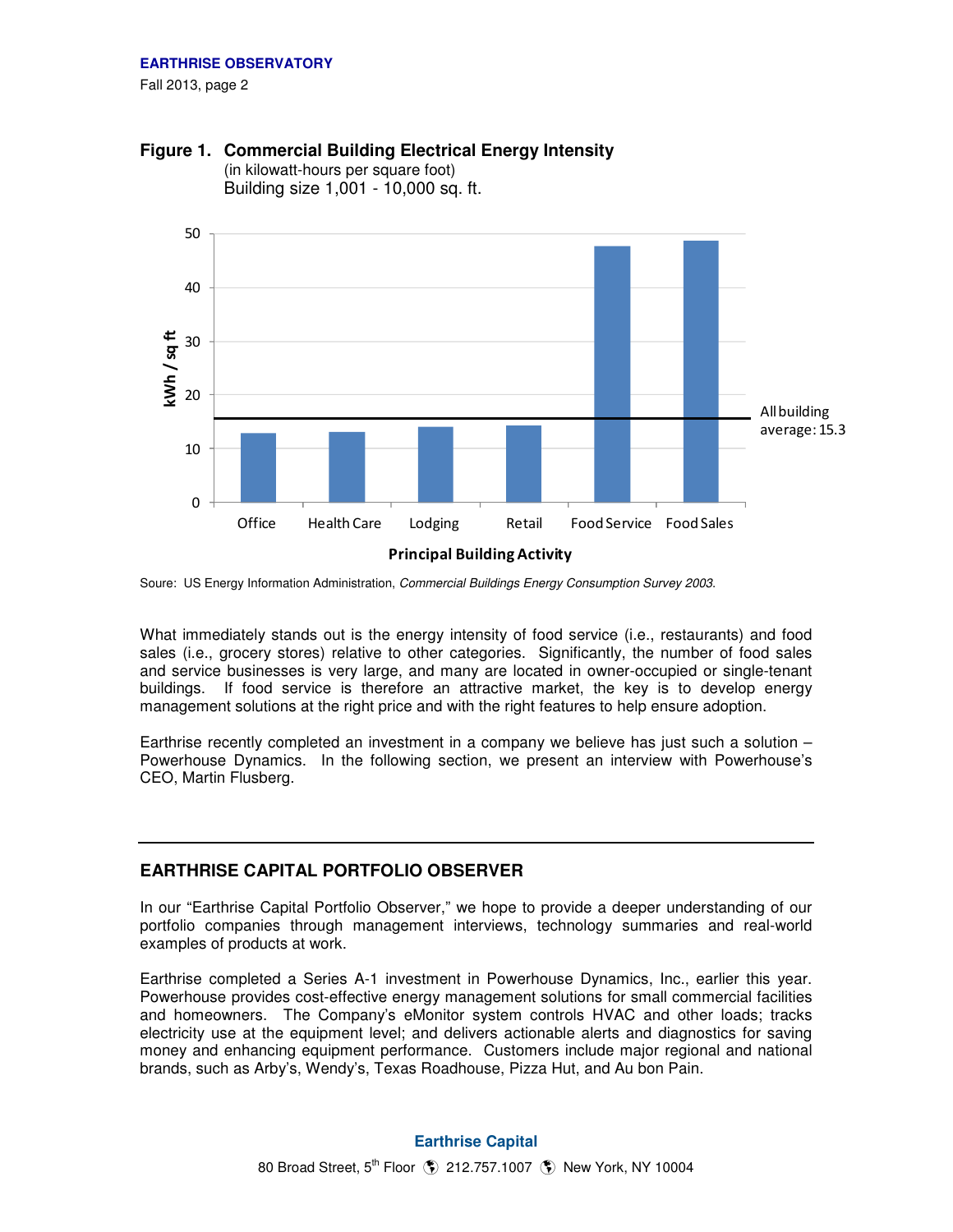Here we present an interview with Martin Flusberg, CEO of Powerhouse Dynamics. Flusberg has spent most of his career developing innovative technologies that address climate change. Most recently, he was co-founder and President of Nexus Energy Software, a pioneer in delivering online energy and carbon analysis to consumers and businesses. Nexus was acquired by ESCO Technologies (NYSE:ESE) in 2005 and is now part of Aclara Technologies. Flusberg was CEO of two other software companies and ran an energy software unit of TASC, which later became Lodestar Corp., since acquired by Oracle. He has also served on the faculty of the Department of Civil and Environmental Engineering at MIT. Martin has an MSCE from MIT and a BEE from City University of New York.



**Earthrise:** Please describe your company's products.

**Flusberg:** We provide a cost-effective energy management solution focused on smaller commercial facilities. Our systems help to save energy through intelligent control of key equipment, and actionable reports about how energy is being used in a facility. In addition to monitoring electricity use at the equipment level, we also track gas and water consumption.

**Earthrise:** What are the main markets you serve?

**Flusberg:** Our primary markets are restaurants and convenience stores – they use about three times as much energy per square foot as typical commercial establishments. We also market to smallbox retailers, health clinics, municipal buildings, telecom facilities, multi-family housing properties, and larger residential homes.

**Earthrise:** How do you reach potential customers?

**Flusberg:** We sell through dealers and other third parties, like energy consulting firms or solar installers, who are already connected to our target customers. We also sell directly to restaurant and retail chains.

**Earthrise:** There are many other companies offering energy monitoring solutions. What is different about your company?

**Flusberg:** The majority of our competitors are focused on larger buildings, and their solutions do not cost-effectively scale down very well to our target customers. What we are doing differently, and hopefully better, is balancing the two elements of energy management – controls and intelligence. Some companies just do controls, typically for HVAC or lighting. Other companies just monitor energy use, but usually for the facility overall rather than at the equipment level. Powerhouse Dynamics offers datadriven efficiency analytics, as well as equipment management capabilities related to predictive maintenance, food safety and other applications.

Customers often complain that it is difficult to extract actionable information from an energy monitoring system. We focus on providing the best user experience – by way of a simple, user-friendly interface, and by highly responsive customer service.

**Earthrise:** Is it fair to say that "doing nothing" is often your toughest competitor?

**Flusberg:** Yes. Many businesses are doing little to nothing to really manage their energy costs. We work to reach those companies through referrals and testimonials from high-profile customers; describing the benefits of our solutions; and so forth. Typically we start out with a pilot installation at one or maybe a few locations, and then go from there.